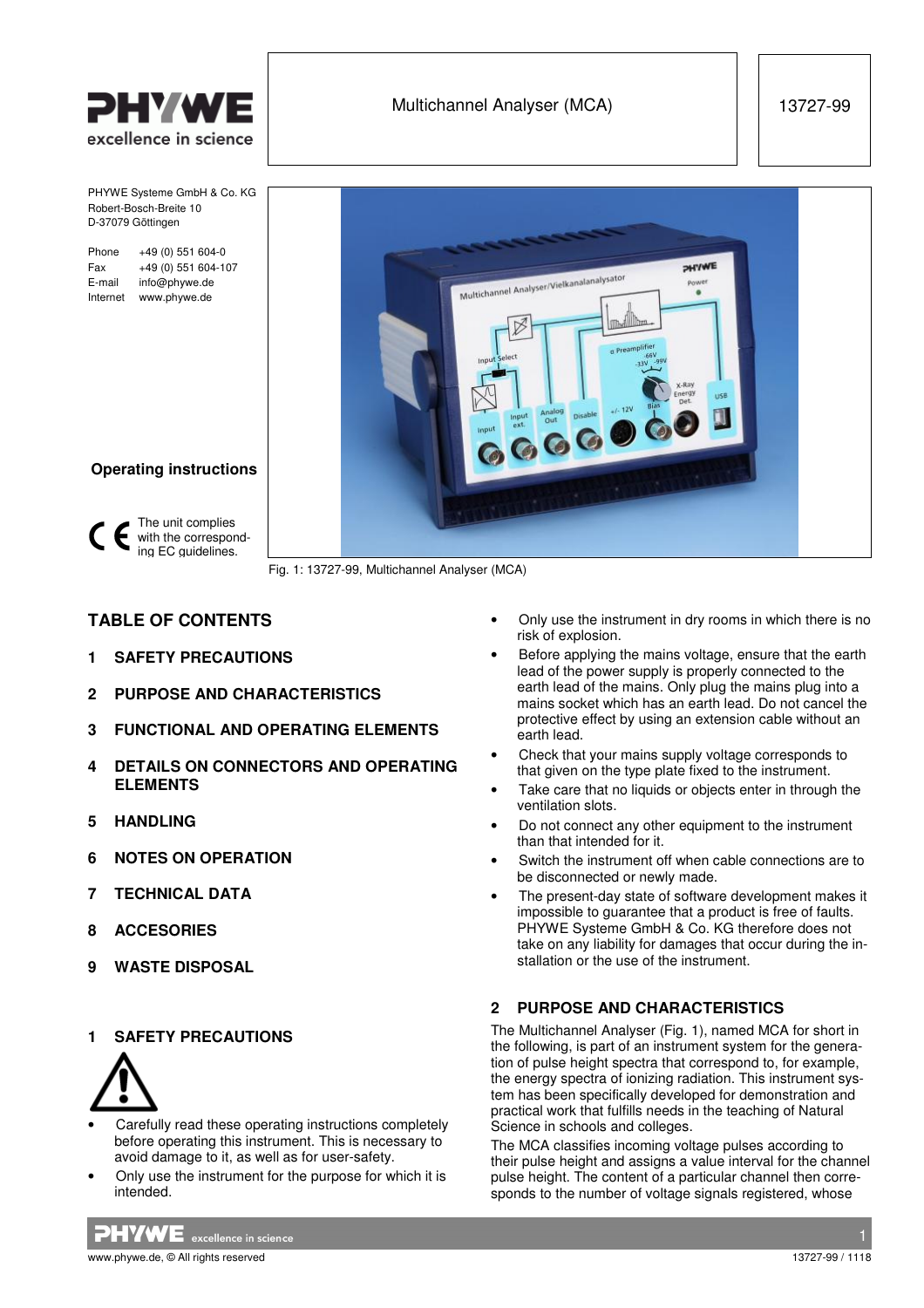

Fig. 2: Functional and operating elements of the MCA

pulse heights are within the assigned value interval of that channel. The registration of each new voltage pulse that has a pulse height that is within the respective value interval increases the channel content by 1. The spectra result from the plotting of the channel content against the channels.

If a detector for ionizing radiation is used whose pulse height is proportional to the energy of the recorded event, then the spectrum of the pulse height correlates with that of the energy of the measured radiation.

The counting rate can be up to 2,000 events per second. Multichannel analysis with the MCA is controlled by a connected computer and a Phywe Systeme GmbH Software "measure" MCA Module (14452-61).

The pulse height analyser itself has 4,000 channels with the same voltage interval width, each, and processes pulse heights within a voltage interval from 0 V to 4 V. Received pulses of different pulse heights are discarded, so each channel corresponds to a pulse height interval of 1 mV. The respective pulses that are assigned to that pulse height interval by preamplifier, main amplifier, and the offset step are registered. The main amplifier extends the imaged input pulse height interval linearly; the offset step displaces it linearly to higher voltages.

Besides the application as multichannel analyser, the MCA also provides operating voltages and bias voltages to a preconnected preamplifier or the x-ray energy detector. These operating and bias voltages can be set and taken directly at the device.

### **3 FUNCTIONAL AND OPERATING ELEMENTS**

- 1 Main switch at the back
- 2 Socket for mains connection at the back The device is delivered with a connecting cable for the mains. The socket for mains connection is equipped with a fuse. The fuse is only to be replaced by a fuse of the type that is given on the type plate.
- 3 Input Select Selector switch for switching to input 4 or 5.
- 4 Input

BNC Socket for feed-in of measurement signals from a preamplifier or directly from a detector. A Pulse shape



Fig. 3: Functional diagram of the MCA

 $\overline{\textbf{NE}}$  excellence in scienc

www.phywe.de. © All rights reserved 13727-99 / 1118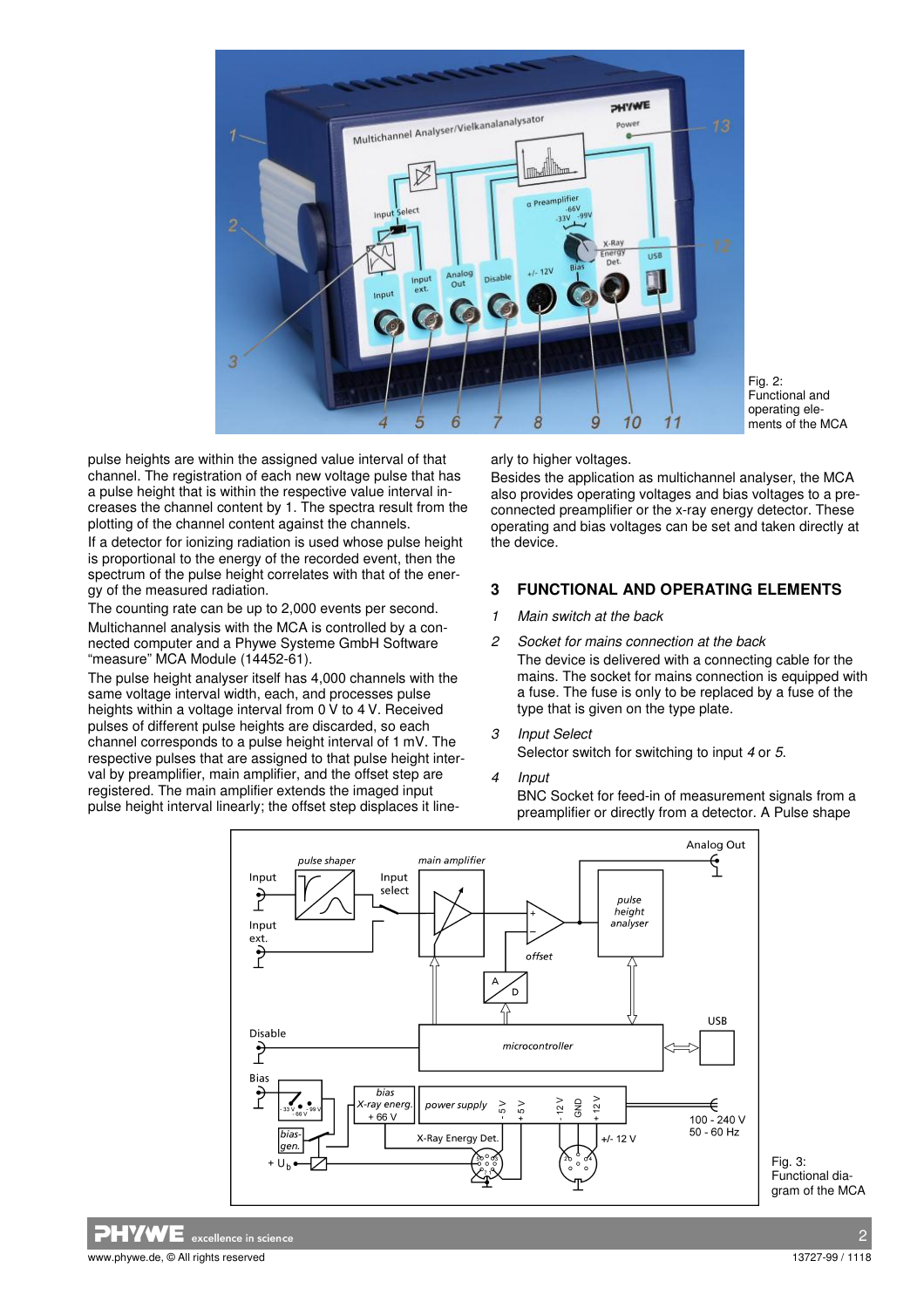and preamplifier input at which all pulses are converted to positive pulses, regardless of which polarity. The pulses are shaped and amplified that their height is defined and proportional to the integral above the input pulse.

### 5 Input ext.

BNC socket for feed-in directly to the main amplifier. This input can be used when the MCA is used to record pulse height spectra from other instruments that supply pulses with a well-defined height, i.e. without sharp peaks, and with a positive polarity within the range from 0 V to 5 V.

6 Analog Out

BNC socket at which the analogue measurement signal is available after amplification by the main amplifier and reduction by the offset step, e.g. for display and examination using an oscilloscope.

7 Disable

BNC socket for feed-in of TTL-signals. Without a connected device, this input is at +5 V, i.e. a logic "high". The data of a signal evaluated in the pulse height analyser can be stored in the microcontroller when a high potential is applied here, and only then. When the input comes from a connected device or, for example, from a shorting plug at a logic "low", i.e. is almost brought to chassis earth, then pulse evaluation is blocked and no signals are recorded.

8 Socket +/−12 V

A 5-pin socket for the voltage supply of preamplifier 09100-10 or for an operating voltage of 12 V for an  $\alpha$ -detector (positive or negative, can be selected); preamplifier 09100-10 is delivered with the corresponding cable.

9 Bias

BNC Socket which provides the detector bias voltage for a detector. The bias voltage can be switched between −33 V, −66 V and −99 V with switch 12. The bias voltage can be used to supply the detector via preamplifier 09100-10.

10 X-Ray Energy Det.

An 8-pin socket intended for connection to x-ray energy detector 09058-30. Operating voltages of +5 V and −5 V

Typical experimental set-up schemes with the multi channel analyzer:

and a detector bias voltage of +66 V are provided. The corresponding cable is supplied with 09058-30. The MCA must be switched off while connecting or disconnecting to the x-ray energy detector.

11 USB

USB interface for connection to a computer.

12 Switch

A turn-switch which enables the bias voltage (see 9) to be switched between −33 V, −66 V and −99 V.

13 Power

This green light emitting diode indicates the operating mode of the MCA (on/off).

## **4 DETAILS ON CONNECTORS AND OPERATING ELEMENTS**

### Gamma detector

Use a BNC cable to connect the signal output of γ−detector 09100-00 to input (4) of the MCA. The γ−detector is separately supplied with high voltage from PHYWE high precision power supply 1.5 kV DC 09107-99. The MCA input also accepts pulses from other gamma-detectors commonly used in Nuclear Physics.

### Alpha detector

Use a BNC cable to connect the output of  $\alpha$ -preamplifier 09100-10 to input (4) of the MCA. The  $\pm$ 12 V operating voltage for preamplifier 09100-10 can be picked up at 5-pin socket (8) using the connecting cable that is supplied with a preamplifier 09100-10; a smoothed 12 V biasing voltage is then provided to the  $α$ -detector from the preamplifier. Should the  $\alpha$ -detector be operated at higher bias voltages (to fully utilize the resolving power), then a negative bias voltage that can be selected from −33 V, −66 V and −99 V is available at BNC socket (9) and likewise provided to the  $\alpha$ -detector via the  $α$ -preamplifier using another BNC cable.



Fig. 4: Typical use of the MCA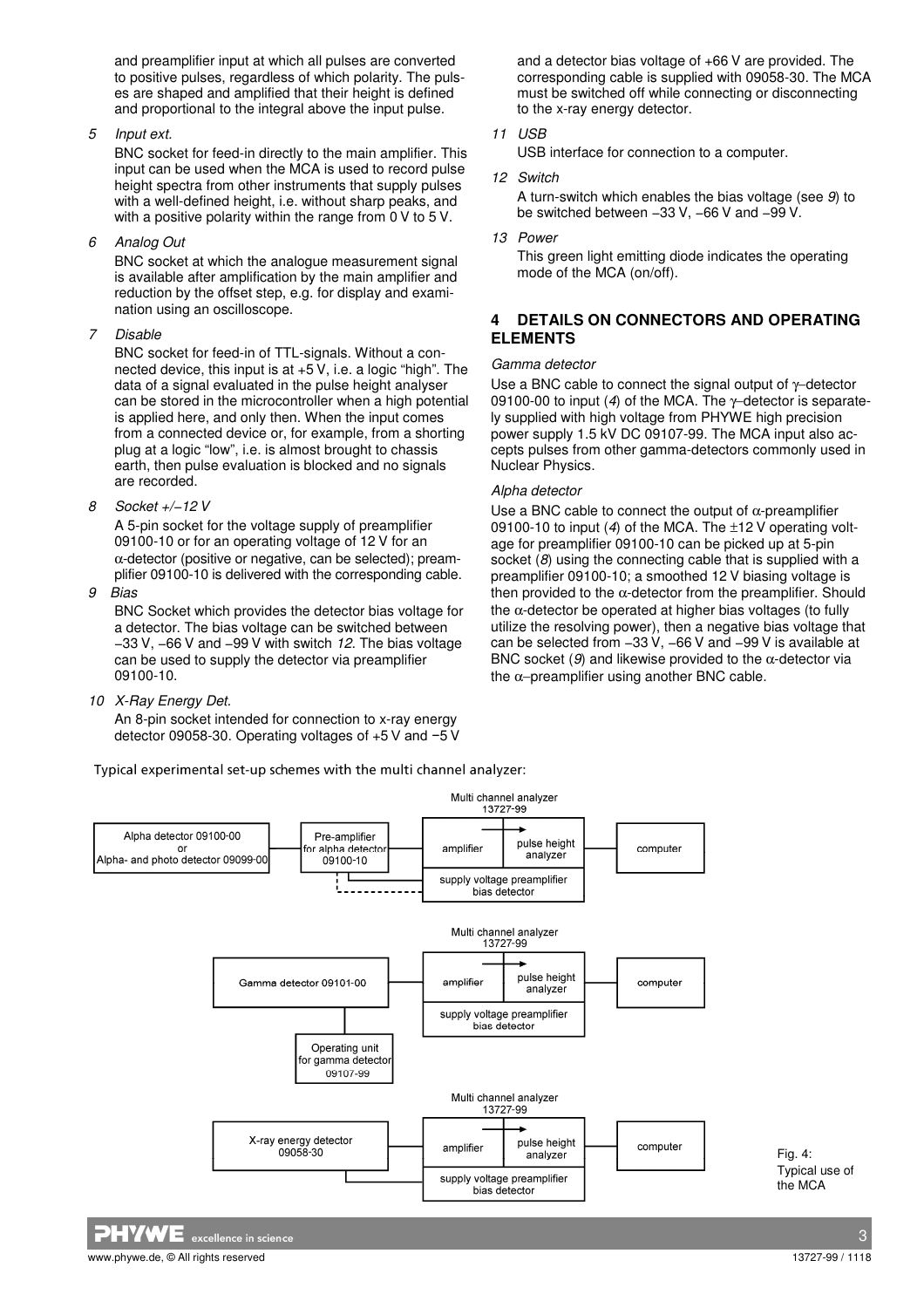Turn-switch (12) allows switching between the selectable bias voltages. α-detector 09100-00 can be operated with bias voltages of −12 V, −33 V, −66 V and −99 V; alpha and photodetector 09099-00 can be operated with bias voltages of −12 V, −33 V. Do not apply higher voltages.

### Oscilloscope

Use a BNC cable to connect analogue output (6) of the MCA to the input of the oscilloscope.

Oscilloscope settings:

- Triggering on rising edges
- Amplitude range from 0.1 V to 10 V
- Time-base deflection 10  $\mu$ s/cm to 100  $\mu$ s/cm.

By use of the oscilloscope, measuring signal voltage pulses can be analysed and, if necessary, optimized after pulse shaping and amplification.

### Coincidence conditions

The feed-in of TTL-signals to disable socket  $(7)$  enables signal processing to be made dependent on a further device, e.g. to set coincidence conditions. When the multichannel analysis is under coincidence conditions, only those voltage pulses of measuring signals are taken into consideration with which a "high" TTL-signal (momentary direct voltage of values between 2.3 V and 5 V) simultaneously bears on the disable socket, e.g. because another detector has registered a further event. When the disable socket is open, then all measurement signal voltage pulses are classified by the multichannel analysis.

The digital processing requires a certain time. Therefore, the condition of the disable input is not processed until about 50 µs after the arrival of the measurement signal and it must remain "high" for 1 µs to be passed to the memory.

Attention must be paid to the fact that the processing time might possibly be dependent on the height of the input pulse with other instruments that emit TTL-pulses when they register input pulses.

#### X-ray energy detector

A special cable is required for x-ray energy detector 09058-30 and is supplied with it. This cable has an angled plug at one end and a straight plug at the other end. When x-ray energy detector 09057-99 should be used, first lead the cable end with the straight plug from the inside through the cable passage at the back of the x-ray energy detector to the outside.

Now plug the straight plug of the cable into 8-pin socket (10) of the switched-off MCA, but, before plugging it in, ensure that the catch-lug is correctly positioned. Finally screw the union nut tight. Now correspondingly connect the angled end to the detector. Switch on the MCA only after these connections have been properly made.

With proper connection, the control lamp at the back of the detector lights up and the required bias and operating voltages are applied to it.

Now use the BNC cable with the angled plug that is supplied with the x-ray energy detector to connect the signal output of the detector to MCA input (4), leading it through the cable passage of the x-ray unit if possible.

### **Computer**

Use a BNC cable to connect the MCA to a computer via USB interface (11).

### Note:

Electromagnetic malfunctions, even those at other inputs of the computer, e.g. at the Ethernet port, can cause faults in USB data transmission.

Should transmission faults occur in the USB connection during measurement, then the MCA is no longer recognized by the measurement module (e.g. spectra recording) – the counting rate apparently drops to zero, but the measurement data already collected can be acquired. The measurement module must be switched off. The USB connection can be restored by switching the MCA off and on again. Otherwise the failure message states that no MCA can be recognized.

| Multichannel Analyser/Vielkanalanalysator<br>a Preargil/lat | PHYWE<br><b>Possens</b>            |  |
|-------------------------------------------------------------|------------------------------------|--|
| <b>AEV ANV</b><br><b>KEV</b><br>$-128$                      | Computer<br><b>USB</b>             |  |
|                                                             |                                    |  |
|                                                             | Please select the measurement mode |  |

C Settings and Calibration

#### **Description**

Allows to record spectra using the multi channel mode. The recorded spectra can the be transferred to the measure software for post processing

|--|--|

Fig. 5: Menu window of the MCA measuring instrument.

excellence in science www.phywe.de. © All rights reserved and the second intervals of the served of the served of the served of the served of the served of the served of the served of the served of the served of the served of the served of the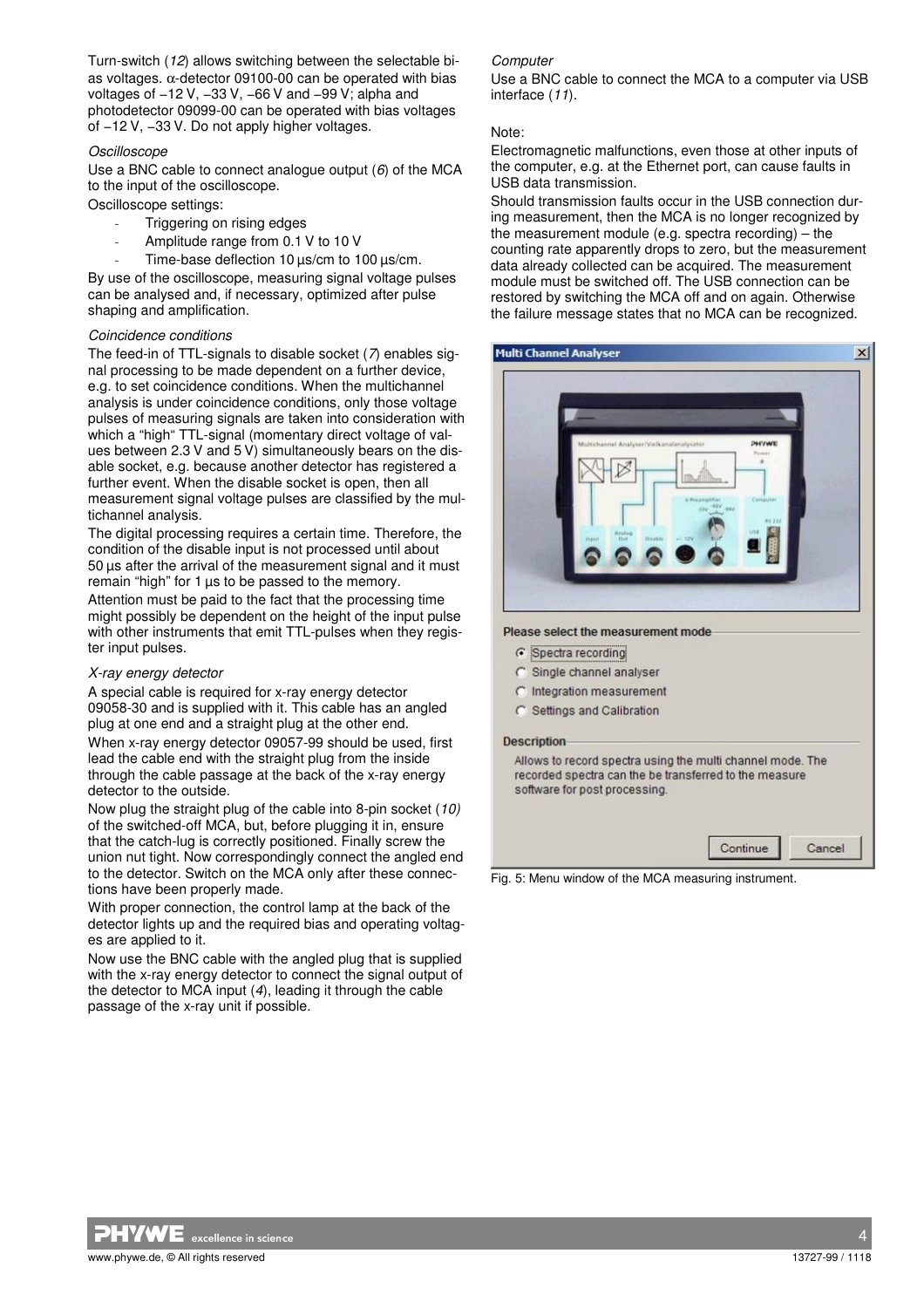## **5 HANDLING**

When all connections are set up, start the "measure" programme on the computer and select "Measuring instrument" > "Multichannel Analyser". A menu window opens with four menu prompts (Fig. 5):

- Record spectra
- Single channel analyser
- Integration measurement
- Setting and calibrating

### **5.1 Record spectra**

User interface (Fig. 6) for the control of the MCA and for recording and spectra display. The following controls for the MCA and/or for data capture are available:

#### **Controls**

- Start/Stop button: Starts and stops the recording of a spectrum. After stopping, the spectrum is still shown. When data capture is started again, the new measurement signals are added to the shown spectrum.
- Reset button: Located below the Start/Stop button. Deletes a spectrum and is available both during the recording of a spectrum and also after data recording has ended.

### MCA – Settings

Gain button: For setting the amplification factor of the main amplifier in the MCA, steps of 1, 2 and 4 are possible.

The (physical) equisignal line lies at a higher amplification factor with higher channel numbers (further to the right) in the spectrum than with lower channel numbers. In order to allow a suitable amplification factor to be set, this can be changed during a running measurement. The spectrum recorded before the change in the amplification factor is hereby further shown in gray as background spectrum. Only the partial data of the spectrum subsequently shown in red will be acquired.

Offset button: Serves to suppress noise. Noise can lead to events that do not originate from the specimen, but from the electronics at low channel numbers. The percentage given for the offset relates to a pulse height of 4 V after amplification, therefore 100 % corresponds to 4 V. The measurement signals that enter the pulse height analyser after pulse shaping and amplification are subjected to a subtraction of the given percentage of the offset from their voltages and the pulse height window is displaced to higher voltages. Pulses which have a negative maximum value after subtraction of the offset are no longer taken into consideration and do not appear in the spectrum. Basically, each 1 percent of the offset displaces the spectrum 40 channels to the left.

The offset can also be used to view a certain section of a spectrum, as the signals are sorted into lower channels appropriate to their reduced voltage values. In interaction with the adjustable gain, therefore, the relevant spectrum section can be optimally viewed by utilization of the 4,000 channels that are available.

The main amplifier overdrives for input signals higher than 5 V. Higher voltage input pulses are capped and show the same height of 5 V. They are all displayed in the same narrow channel range. This channel range can be made visible by setting the gain to 1 and the offset to above 25 %, or the gain to 2 and the offset to above 75 %. The resulting line in the pulse height spectrum then has no physical counterpart in the energy spectrum of the measured radiation.

The offset can be changed during a running measurement. The spectrum generated after the change in offset is shown in red. The spectrum generated prior to the change is shown gray-colored in the background. Note:

If the gain is set to a maximum value of 4 without an offset (0 %), the amplified noise will overlap the signal in such a way that no useful measurement can be performed. To reset, unplug the BNC cable, set the offset in "measure" to ~6 % temporarily, and plug the cable again.



Fig. 6: Spectra recording window.

 $\blacksquare$   $\blacksquare$   $\blacksquare$   $\blacksquare$   $\blacksquare$   $\blacksquare$   $\blacksquare$   $\blacksquare$   $\blacksquare$   $\blacksquare$   $\blacksquare$   $\blacksquare$   $\blacksquare$   $\blacksquare$   $\blacksquare$   $\blacksquare$   $\blacksquare$   $\blacksquare$   $\blacksquare$   $\blacksquare$   $\blacksquare$   $\blacksquare$   $\blacksquare$   $\blacksquare$   $\blacksquare$   $\blacksquare$   $\blacksquare$   $\blacksquare$   $\blacksquare$   $\blacksquare$   $\blacksquare$   $\blacks$ www.phywe.de. © All rights reserved and the second intervals of the served of the served of the served of the served of the served of the served of the served of the served of the served of the served of the served of the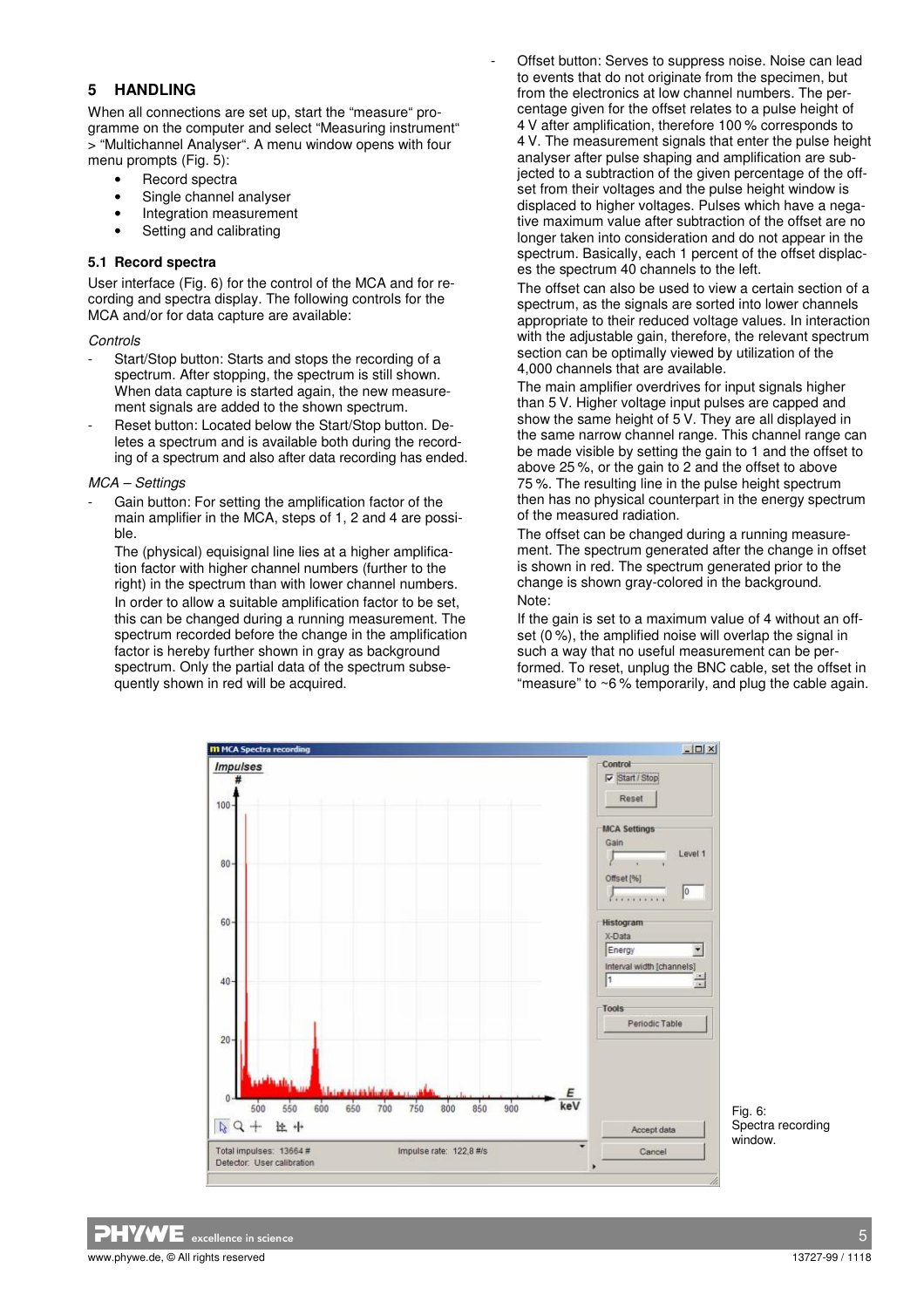### **Histogram**

- x-data record button: Switches between the display of the channels content via the channel number or (in the case that an energy calibration has been carried out) via the energy.
- Interval width button: Allows the summation of the content of neighbouring channels. The sum is then assigned to all channels whose content was summed up.

### Accept data

Accept data button: A measured spectrum is acquired by the "measure" software from the multichannel analyser module and can be processed with all the functions that are available. The multichannel analyser software module quits, then. The multichannel analyser module starts with the same settings as used before when it is started again.

### Abort

Cancel button: Terminates the multichannel analyser module without data transmission.

### Other buttons that are accessible during measurement

- Cursor mode  $\frac{1}{26}$ : Preset mode in which, for example, markings in the spectrum can be moved with the mouse (see below).
- Magnifier  $Q$ : Enables spectrum sections to be magnified. Keeping the left mouse key pressed and dragging magnifies the marked section, doing this with the right mouse key reduces the section size by a factor of two.
- Crosshair : Can be moved with the mouse to any position in the spectrum, whereby the channel number and channel content of that channel are shown.

- Scaling  $\frac{1}{2}$ : Allows switching between automatic scaling (x, y), automatic scaling (only y) and manual scaling. With  $(x, y)$  automatic scaling, the whole spectrum is shown, whereas with (only y) automatic scaling, the yaxis of the spectrum is matched to the greatest channel content of the visible section of the spectrum, while maintaining the selected section of the x-axis. Selection of manual scaling opens a window in which the lower and upper limits of the wanted section can be entered on the x- and y-axes.

- Marking lines  $\leftarrow$   $\uparrow$  : One or two marking lines can be moved by the cursor to any position in the section of the spectrum that is shown. The channel number of their position is displayed, and, when two marking lines are used, their distance is shown. The reset function brings the marking lines back to their original positions.

Below the spectrum, the total number of the events registered during the recent measurement, the pulse rate per second, and the used calibration are displayed.

### **5.2 Single channel analyser**

With the selection of the single channel analyser menu prompt, the multichannel analyser is limited in use to a single channel. In single channel analysis, the spectrum is determined stepwise. A particular energy interval is examined at each step. The interval or window is determined by the lower and upper limit, whereby the distance between the limits is the same for all intervals. During a step, the MCA counts the number of signal pulses whose energy, or height, is within the examined interval and which are registered within a certain period. The number obtained is the interval content. When a step has finished, then the lower and upper limits of the interval are each shifted to the right by the same step width, i.e. by a certain energy difference. This gives the interval for the next step. The start is made at zero with gain 1 and offset 0 % of the pulse height – the actual calibration must be previously carried out for this setting for the results to be useful.

The interval width can be greater or smaller than the step width. When it is greater, the intervals might overlap, i.e. the same pulse height might belong to different intervals. When it is smaller, then there are pulse heights that cannot be assigned to any interval and will not be analysed.

Operating elements for the MCA under the Single channel analyser menu prompt:

- Window width field: Establishes the interval width.
- Step width field: Establishes the step width.
- Gate time field: Establishes the period for the determination of the interval content.



Single channel analyser window

excellence in science that the contract of the contract of the contract of the contract of the contract of the www.phywe.de. © All rights reserved and the second intervals of the served of the served of the served of the served of the served of the served of the served of the served of the served of the served of the served of the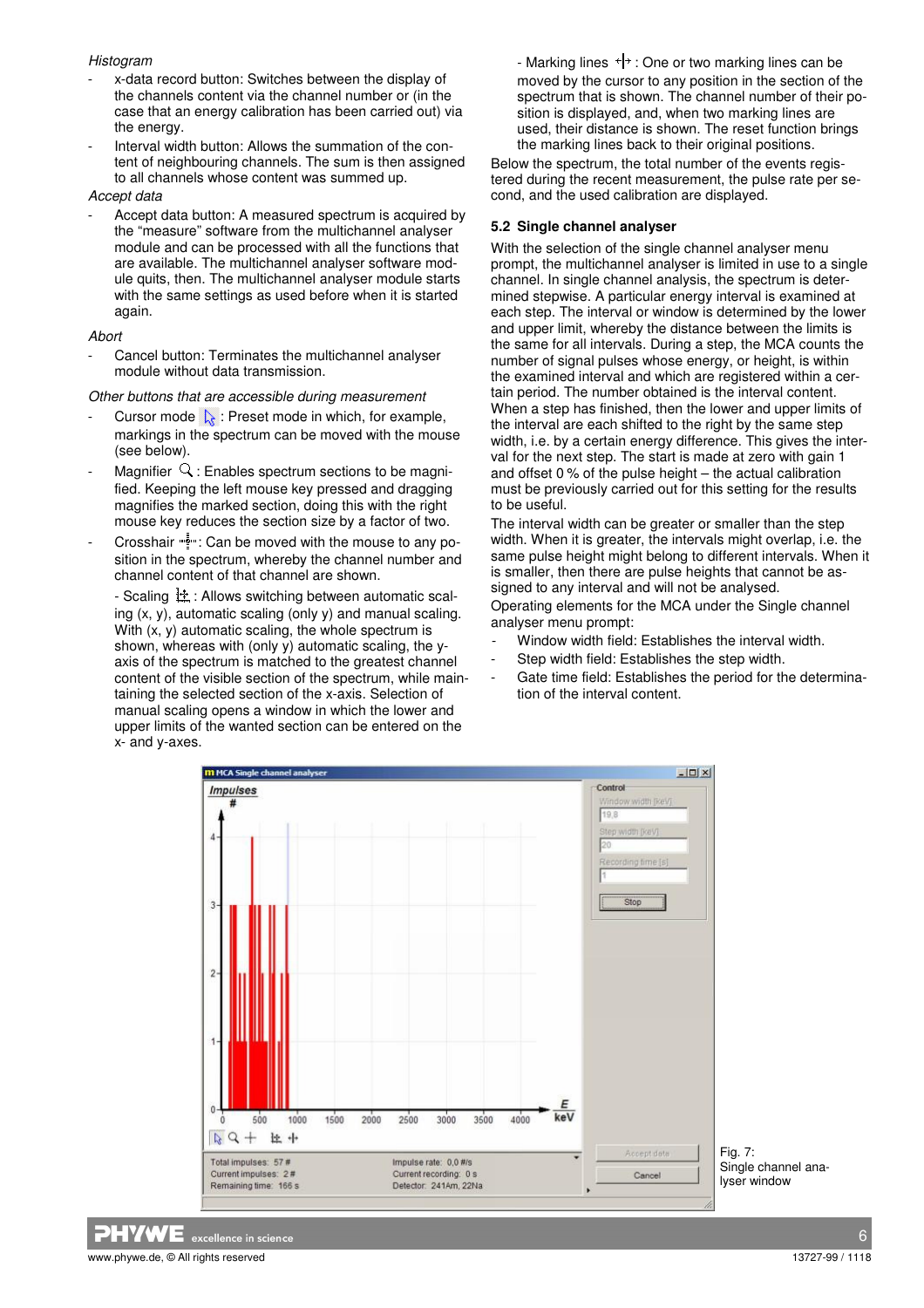- Start/Stop button: Starts single channel analysis or brings it to a stop.
- Accept data / Cancel button: As described in Record spectra.
- Button within the area for spectrum display: As described in Record spectra.

The following are given below the spectrum: The total number of pulses from the actual measurement, the number of pulses in the actual channel, the time remaining for the total measurement, the actual pulse rate per second, the actual gate time, and the detector calibration.

#### **5.3 Integration measurement**

In integration measurements, the number of pulses whose energy or pulse height lies within a certain interval is determined. The interval or window is fixed by the entered upper and lower limits. The period for which registered pulses are to be counted must also be set. An integration measurement can be repeated for different parameterizations of the window and the measuring time. Parameterization and the process of individual integration measurements must be manually performed.

The results of the various integration measurements are presented in a graph against the running number of the integration measurements. A table of the data is also shown. The following operating elements for the MCA are offered under the Integration measurement menu prompt.

#### Control

- Reduce window check box: The lower and upper limits of the interval and the measurement time are manually set. When the window is not reduced, then the MCA counts all pulses that are registered during the gate time.
- Lower limit / upper limit fields: Establish the lower and upper interval limits.
- Recording time field: For establishment of the measurement time.
- Perform measurement button: (Abort measurement) Serves to start or stop an integration measurement. The measurement can also be stopped manually before the recording time has expired. At the end of the recording time, the measurement stops automatically.

Delete data button: The measurement data of the actual and of the previous integration measurement are deleted.

### MCA Settings

MCA Settings Field: As described above under Record spectra.

#### X-Data record

- x-Data record field: The individual integration measurements can be freely indexed.
- Title field: Determines the identifier for the integration measurement. The preset identifier is number. An - identifier for a measured quantity can be set by an entry in the Symbol field. The running number for the integration measurement is preset. The unit for the measured quantity can be set in the Unit field.

#### Accept data / Abort

- Accept data and abort buttons: As described above in Record spectra.
- Buttons below the graphical presentation: As described in the menu prompt Record spectra.

The following are given under the graphical representation: The total count of registered pulses, the number of pulses for the actual integration measurement, the actual pulse rate per second, the time remaining for the actual integration measurement and the detector calibration.

### **5.4 Settings and calibration**

The settings and calibration menu window allows the user to carry out either a two-point or a three-point calibration that determines the connection between the channel number and the energy of registered events. The equation for a straight line is fixed by the slope (keV per channel multiplied by the channel number) and x-axis section (keV of the zeroed channel). It is valid for a pair of values for offset and gain. The programme changes the energy displayed by changing the offset and the gain. Whereas the calibration remains usable in the bounds of the linearity of the detector when the offset is changed, it is only very roughly correct when the gain is changed. It is best to calibrate for each particular setting First, the Settings window opens.



Integration window

**HYWE** excellence in science www.phywe.de. © All rights reserved 13727-99 / 1118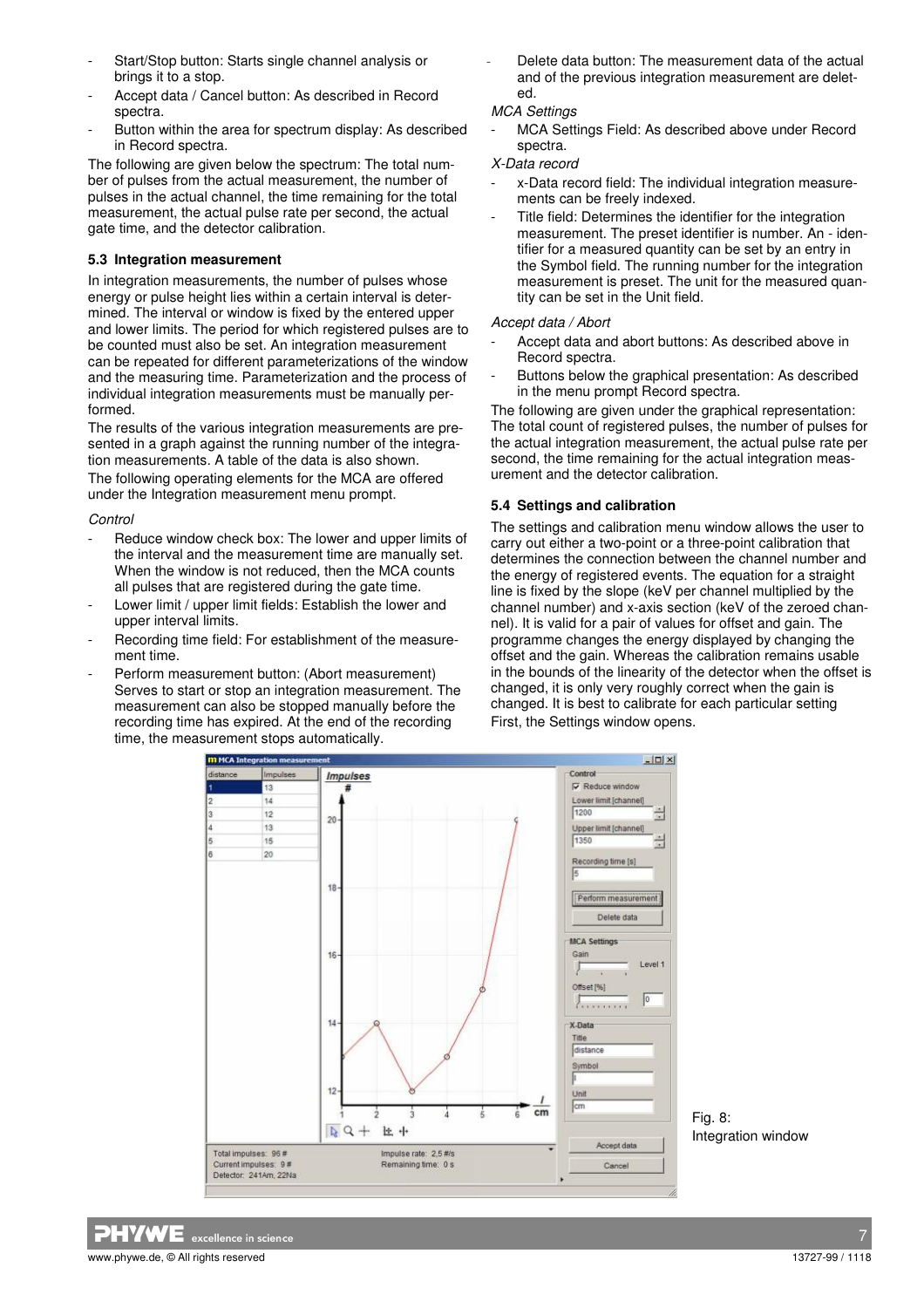### **Settings window**

The window is divided into two sections, Detector calibration and Device information.

Detector / calibration section

- Detector/calibration selection box: A calibration that has already been saved can be selected. The parameterisation of the actual calibration is shown under the selection box. In the Comment panel, information is given on the selected calibration, in case such information has been saved with the calibration. The Mode panel shows if the chosen calibration was a two-point or a three point calibration. The Gain panel displays the amplification step and the offset with which the selected calibration was carried out. The Equation panel shows the equation resulting from the calibration which connects the channel number with the energy of the event.
- Calibrate button: Opens the calibration window (see below) for creation of a new calibration.
- Save button: For storing a newly created calibration and the parameters of it. Opens a window in which the user can enter a name for the calibration and comments, if necessary.
- Delete button: Deletes calibrations that have already been stored and is only active when there is a saved calibration in the Detector/calibration selection box selected.

#### Device information section

Serves for the matching of the MCA and is only to be used with the agreement of Phywe Systeme GmbH & Co. KG.

#### Close button

The Close button lies outside of the detector calibration and device information sections in the Settings window. A click on it causes the actual calibration to be accepted and brings the user back to the starting window of the Multichannel Analyser "measure" module. When one of the three other menu prompts is executed from this window, then the calibration is accepted for these menu prompts.

### **Calibration window**

Clicking on the Calibration selection box leads to this window. The interface of the calibration settings window resembles the window of the Record spectra menu prompt.

#### MCA Settings section

Has the same function as the Record spectra menu prompt, so that the description of this section is to be found under the Record spectra menu prompt.

#### Calibration section

This serves for the parameterisation of the calibration.

- Mode selection box: Select two-point or three-point calibration or manual calibration.
- Unit selection box: Select keV or MeV as energy unit.
- Input entry boxes: Two-column Table with two rows for two-point calibration and three rows for three-point calibration. Channel numbers are entered in the left-hand column and the corresponding energy values in the righthand column. Manual entry of the channel numbers and corresponding energy values is possible, or the channel numbers can be entered by use of the cursor. To do this, move the marking lines with the cursor to lines of known energy in the spectrum. The numbers of channels selected with the marking lines are automatically entered in the Table. Each row in the Table corresponds to a marking line and different colors assist the assignment. In Manual calibration mode, input boxes for the slope and axis section of calibration straight lines are displayed.
- Clear diagram button: Deletes the spectrum that is on display.
- Apply and Cancel button: Apply closes the calibration window, accepts the parameters of the calibration that was carried out and returns to Window settings. Cancel closes the calibration window without application of the parameters. The user returns to Window settings.
- Buttons below the settings are the same as those described in the Record spectra menu prompt.

| <b>Detector calibration</b> |                         |                                  |                          |
|-----------------------------|-------------------------|----------------------------------|--------------------------|
| Detector / Calibration:     | User calibration        |                                  | $\overline{\phantom{a}}$ |
| <b>Comment</b>              | none                    |                                  |                          |
| Mode:                       | 3-point calibration     |                                  |                          |
| Gain:                       | Level 1, Offset 0%      |                                  |                          |
| Equation:                   |                         | $0.1$ < Channel> keV + 465.3 keV |                          |
| Calibrate                   | Save                    | Delete                           |                          |
| Device information          |                         |                                  |                          |
| <b>USB</b><br>Port          |                         |                                  |                          |
| Device version:             | 1.02-3TEST              |                                  |                          |
|                             |                         |                                  |                          |
|                             | <b>Save calibration</b> |                                  | $\vert x \vert$          |
|                             | Description:            | 241Am, 22Na                      |                          |
|                             |                         |                                  |                          |
|                             | Comment                 | 2008-04-29                       |                          |
|                             |                         | Cancel<br>Save                   |                          |
|                             |                         |                                  |                          |
|                             |                         |                                  |                          |
|                             |                         |                                  |                          |
|                             |                         |                                  |                          |
|                             |                         |                                  | Close                    |

Fig. 9: Settings window

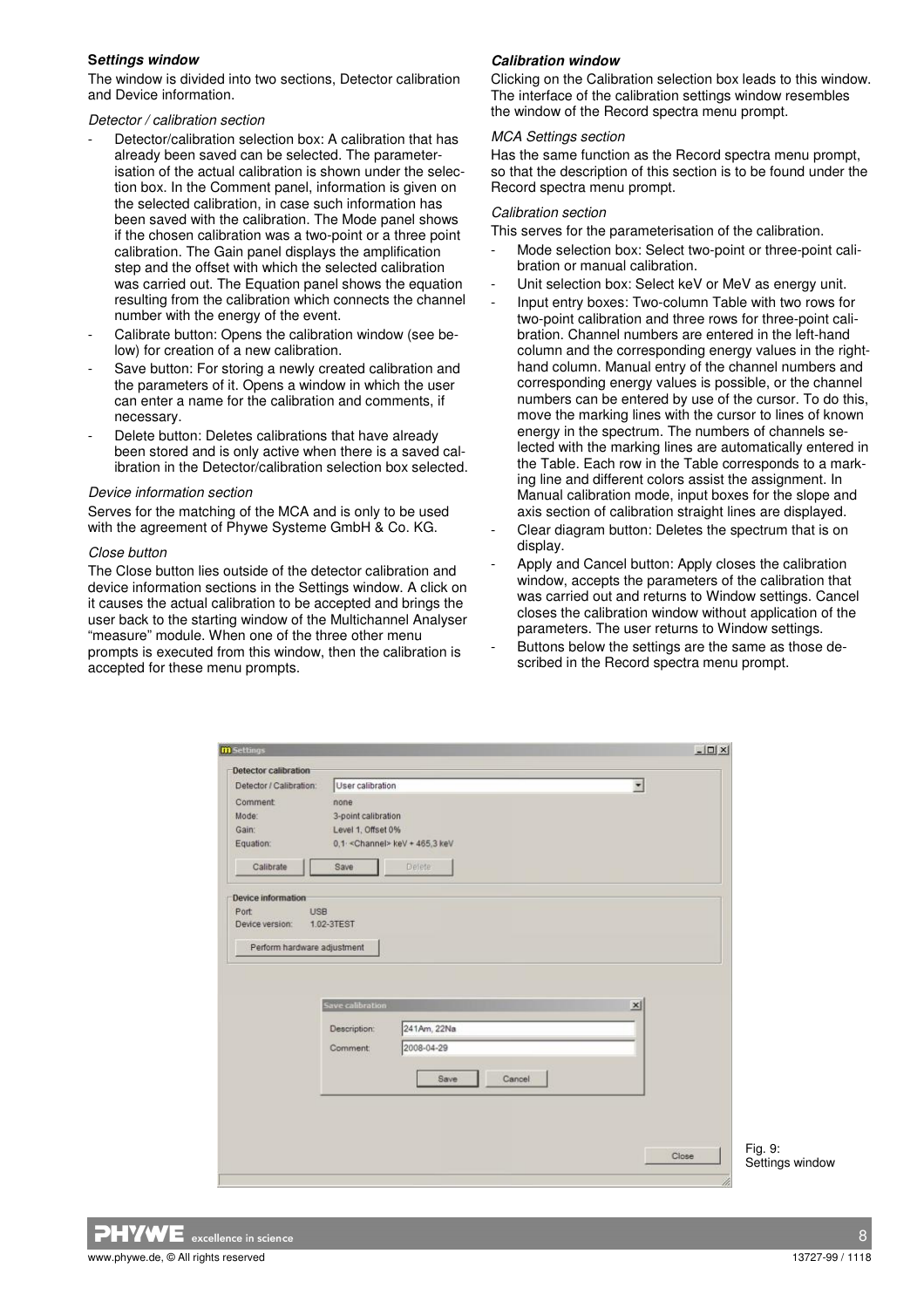

### **6 NOTES ON OPERATION**

This high-quality instrument fulfils all of the technical requirements that are compiled in current EC guidelines. The characteristics of this product qualify it for the CE mark.

This instrument is only to be put into operation under specialist supervision in a controlled electromagnetic environment in research, educational and training facilities (schools, universities, institutes and laboratories).

This means that in such an environment, no mobile phones etc. are to be used in the immediate vicinity. The individual connecting leads are each not to be longer than 2 m.

The device can be influenced in ways by electrostatic charges and other electromagnetic phenomena that it no longer functions within the given technical specifications. The following measures reduce or resolve malfunctions: Avoid fitted carpets; ensure potential equalization; carry out experiments on a conductive, earthed surface, use screened cables, do not operate high-frequency emitters (radios, mobile phones) in the immediate vicinity. To carry out an instrument restart (reset), unplug the USB-cable, plug it back in again and then start measurement anew in the "measure" programme.

This instrument corresponds to Class A, Group 1 of the EN 55011 standard and can only be operated without limitation outside of residential areas. Should electromagnetic disturbances occur in surrounding residential areas although operation is limited to the technical room of a school or other training facility, then it can be demanded of the operator that he carries out adequate measures (e.g. screening, greater distance, reduction in the operating time) at his own cost.

### **7 TECHNICAL DATA**

(Typical for 25 °C) Operating temperature range 5…40 °C Relative humidity  $< 80 \%$ 

#### **Mains power supply**

The unit is a class 1 unit and it may only be connected to power sockets with a protective earth conductor (PE).

| Connection voltage                    | 110 V240 V                |
|---------------------------------------|---------------------------|
| Mains frequency                       | 50 Hz60 Hz                |
| Power consumption                     | 20 VA                     |
| Fuses                                 | see the label             |
| $(5 \text{ mm} \times 20 \text{ mm})$ |                           |
| Housing dimensions (mm <sup>3</sup> ) | 205 x 155 x 135 (W, H, D) |
| Weight                                | approx. 1.37 kg           |

#### **Signal input** (for negative pulses)

| Impedance: | 3.3 k $\Omega$   150 pF                                     |
|------------|-------------------------------------------------------------|
| Pull zero  | internal                                                    |
|            | The innuiture distribution in fact a short time of $\Omega$ |

The input works integratingly for a short time of  $0.2 \,\mu s$  to  $4 \,\mu s$ , and differentially for longer times. The preamplifier works totally pulse shaping and converts negative peak pulses to approximately Gaussian shaped positive pulses.

#### **Gain**

| Total amplification                                                        | in three steps of approx. 6, 12<br>and 24 (can be digitally set) |
|----------------------------------------------------------------------------|------------------------------------------------------------------|
| Limitation of the pulse height<br>at the A/D-converter of the              |                                                                  |
| pulse height analyser:<br>Length of the shaped pulse<br>Maximum pulse rate | 4 7 V<br>approx. $10 \,\mu s$<br>2000 s <sup>-1</sup>            |

# **Offset**

Digital 12 bit resolution<br>
Maximum offset 13.6 V Maximum offset